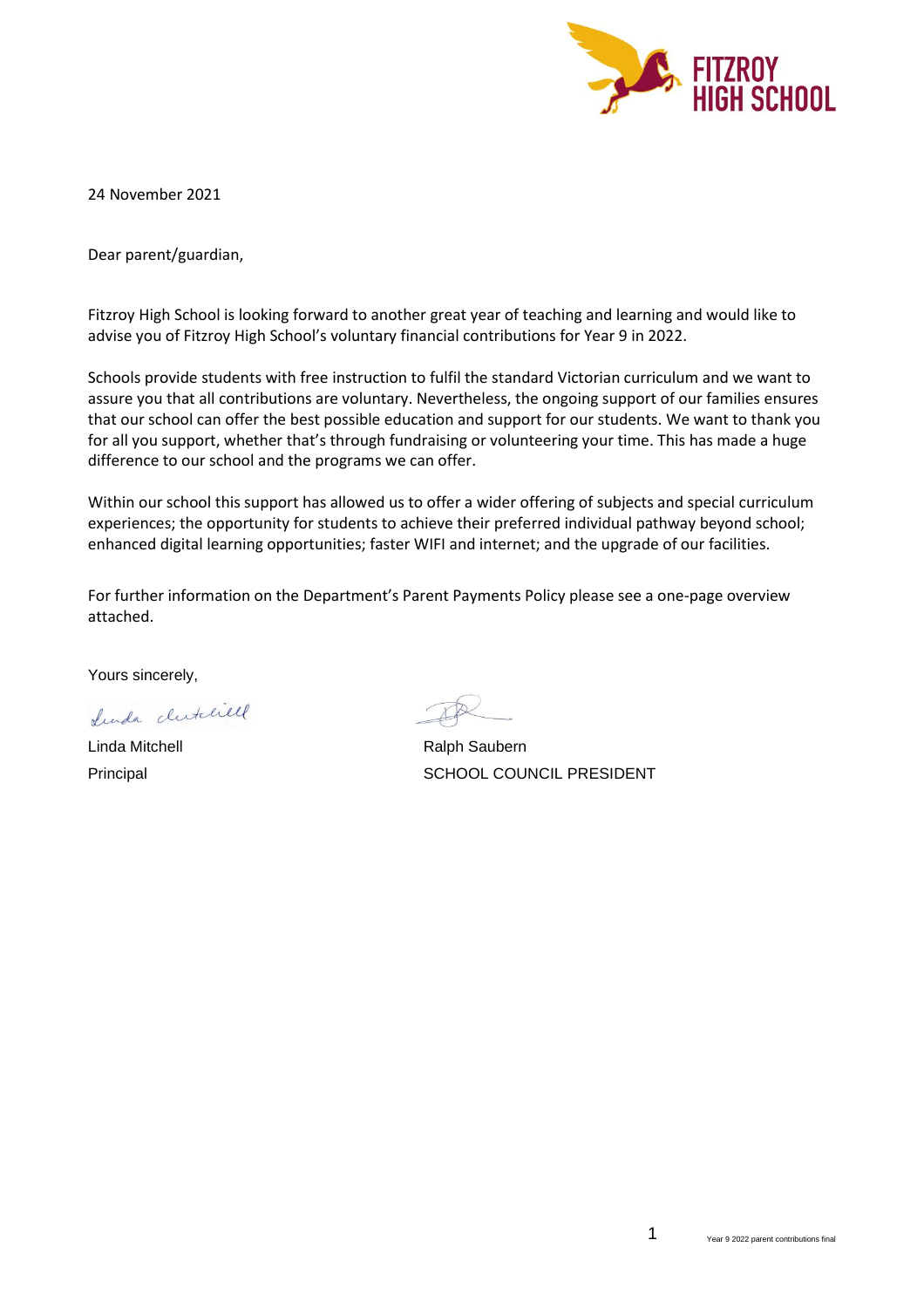

| Curriculum Contributions - items and activities that students use, or participate in, to<br>access the Curriculum                                                                                                                                                                                                                                                                                                                                                                                                                                                                                                                                                                         | <b>Amount</b> |
|-------------------------------------------------------------------------------------------------------------------------------------------------------------------------------------------------------------------------------------------------------------------------------------------------------------------------------------------------------------------------------------------------------------------------------------------------------------------------------------------------------------------------------------------------------------------------------------------------------------------------------------------------------------------------------------------|---------------|
| <b>Student ID Card</b><br>$\bullet$<br>Subject specific materials and equipment - English, Mathematics, Humanities,<br>Languages, Science, Arts, Performing Arts, Technology, Food Studies, Health<br>and Physical Education<br>Provision and upkeep of school devices, peripherals and ICT - devices owned<br>by the school, class sets, device configuration, maintenance, and<br>server/system costs<br>Excursions, incursions and guest speakers to meet core curriculum study<br>$\bullet$<br>requirements.                                                                                                                                                                          | \$280         |
| Other Contributions - for non-curriculum items and activities                                                                                                                                                                                                                                                                                                                                                                                                                                                                                                                                                                                                                             | <b>Amount</b> |
| Student and parent communication tools - Compass<br>٠<br>Enhanced student support - careers planning, lunchtime clubs, language<br>conversations, tutor programs<br>Enhanced wellbeing support - wellbeing programs, school counsellors, mental<br>health practitioners<br>Lockers/locker maintenance<br>Engaging staff through local payroll - artists in residence, coaches, mentors,<br>additional wellbeing and learning support staff<br>School grounds maintenance and improvements<br>First aid and hygiene costs<br>٠<br>Use and upkeep of specialised facilities on campus - gym and fitness studios,<br>music facilities, maker spaces, lunchtime clubs<br>House Sports program | \$50          |
| <b>Total Amount</b>                                                                                                                                                                                                                                                                                                                                                                                                                                                                                                                                                                                                                                                                       | \$330         |

| <b>Tax deductible contributions</b>                                                                                                                                                                               |    |
|-------------------------------------------------------------------------------------------------------------------------------------------------------------------------------------------------------------------|----|
| Building fund. A tax-deductible contribution to support renovations, upgrades, and<br>maintenance of school infrastructure. (insert amount if you wish to make tax deductible contributions)                      | \$ |
| Library fund. A tax-deductible contribution to support book purchases and other<br>equipment that sustain the library as a valuable resource. (insert amount if you wish to make tax<br>deductible contributions) | \$ |
| Total tax deductible contributions (if you wish to make tax deductible contributions)                                                                                                                             |    |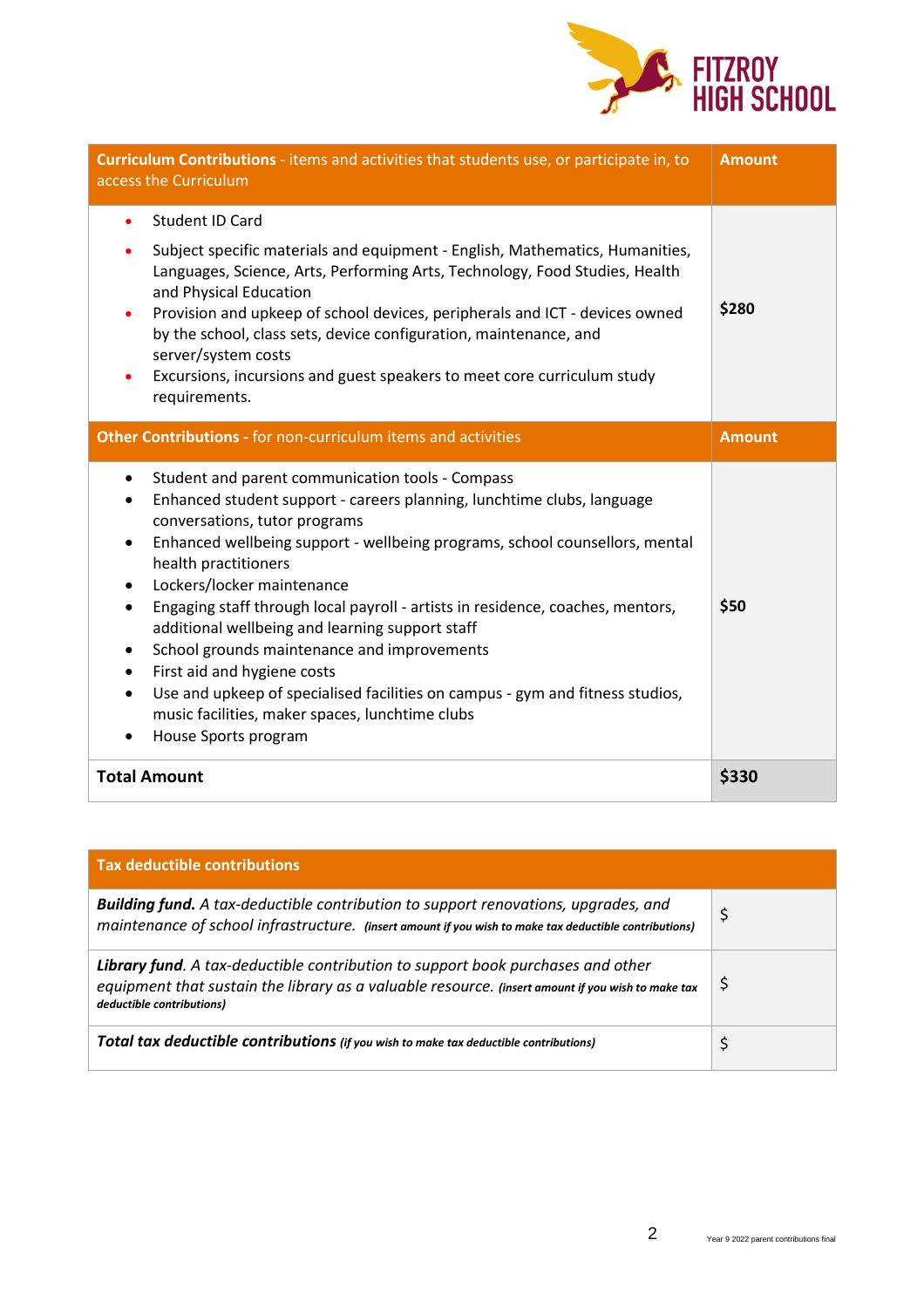

### **Extra-Curricular Items and Activities**

Fitzroy High School offers a range of items and activities that enhance or broaden the schooling experience of students and are above and beyond what the school provides in order to deliver the Curriculum. These are provided on a user-pays basis.

If you would like to purchase an item or activity for your child, please indicate on the table below and return this to the school by 10 December 2021.

| <b>Extra-Curricular Items and Activities</b>       | <b>Amount</b> | <b>Purchase</b><br>(Please tick) |
|----------------------------------------------------|---------------|----------------------------------|
| Year 9 Camp                                        | \$520         |                                  |
| Interschool Sports program                         | \$20          |                                  |
| Private music lessons Enrol here                   | \$1,580       |                                  |
| Camps and excursions to be scheduled               | <b>TBA</b>    |                                  |
| <b>Total Extra-curricular Items and Activities</b> |               | Ş                                |

#### **Total**

| <b>Category</b>                              |    |
|----------------------------------------------|----|
| <b>Curriculum Contributions</b>              |    |
| <b>Other Contributions</b>                   | \$ |
| Tax deductible contributions                 | \$ |
| <b>Extra-Curricular Items and Activities</b> | \$ |
| Total Payment   \$                           |    |

## **Educational items for students to own - Booklist**

A list of items that the school recommends you purchase from Campion booksellers for your child to individually own and use can be found at the address below. This includes online text resources that can only be purchased from Campion, the preferred booklist supplier (access to these resources is provided to students by the school). All other items can be sourced from alternative suppliers.

How to access and make your order online-

Year 9 Booklist [Click here to order online](https://order.campion.com.au/index.html#resourceListListView?code=P34YMWMC) use **GX4H** as the code

## **Orders placed by 17 December are delivered free to your home between 5th and 25th January 2022.**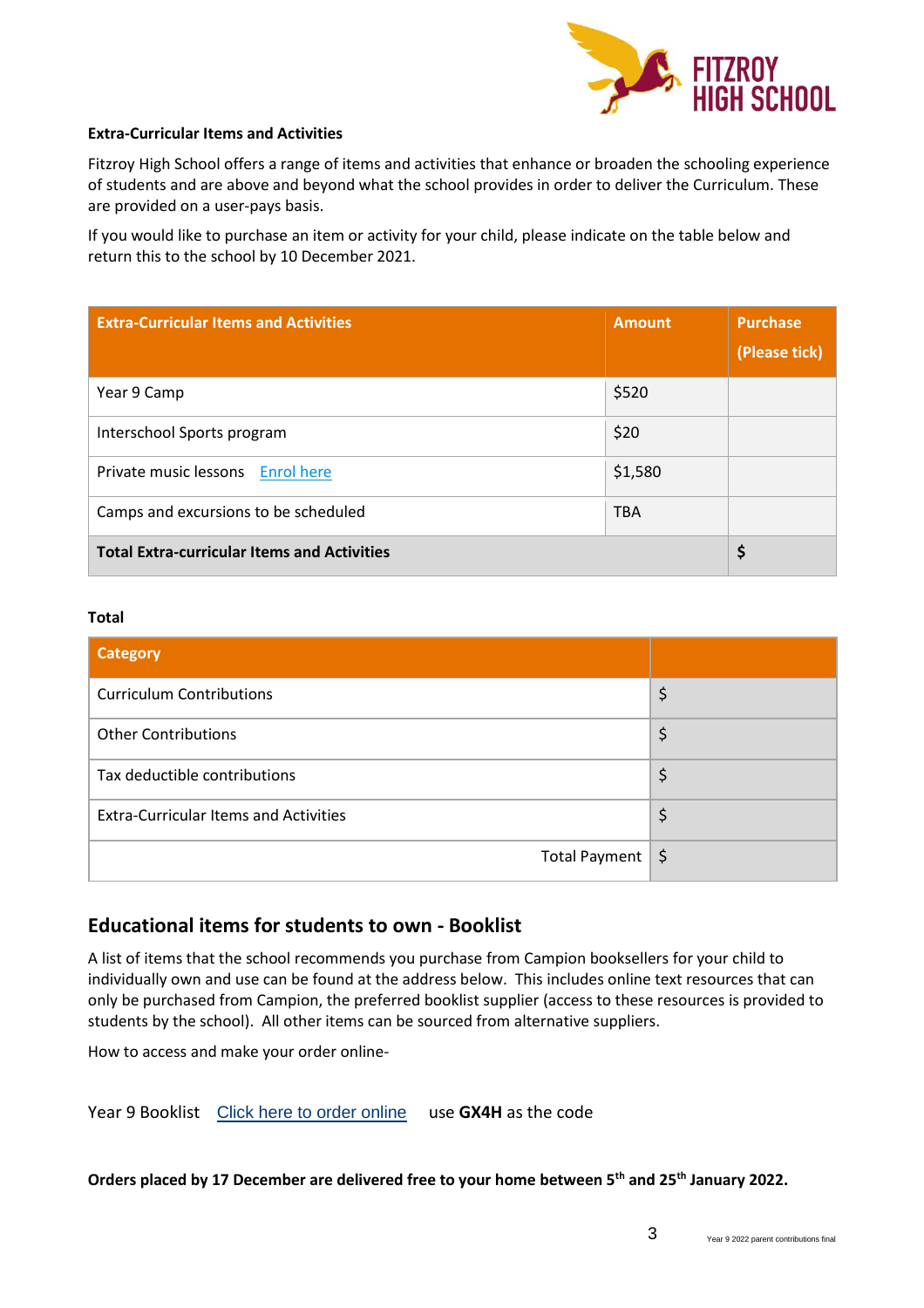

### **Financial Support for Families**

Fitzroy High School understands that some families may experience financial difficulty and offers a range of support options, including:

- the Camps, Sports and Excursions Fund
- State Schools Relief Committee
- flexible payment arrangements for voluntary and other contributions

For a confidential discussion about accessing these services, or if you would like to discuss alternative payment arrangements, contact:

Ross McDonald Ph: 03 9488 1900 Email: rossm@fitzroyhs.vic.edu.au

#### **Payment methods**

**Compass –** Payments Centre at the top right of your parent portal allows you to pay online by credit card. Payment may be made in full or by selecting one of the payment plan options.

**Direct Deposit** – funds may be credited to our school bank account. It is essential that you include your **Family Code** *(same as your Compass id)* or **Student Name and** a brief description of what the payment is for e.g. "*BAR0002 Essential Items", "WIL0023 Year 7 Camp", "Will Smith Essential Items"* etc.

Bank Australia BSB 313 140 Account Number 12078730

**In person or by phone** - using cash, cheque or EFT including credit cards. Please bring this form when making payment.

**Credit card payment form** – you may choose to return this form to the General Office – single use only – details are securely shredded after first use.

| Please take payment from the following card |                                                        |  |
|---------------------------------------------|--------------------------------------------------------|--|
| Card Type                                   | Visa / MasterCard (Please circle selected card type)   |  |
| <b>Card Number</b>                          |                                                        |  |
| Card Expiry Date                            | <b>CCV Number</b><br>(last 3 digits on signature line) |  |
| <b>Full Name on Card</b>                    |                                                        |  |
| Amount to be debited                        | S.                                                     |  |
| Cardholder's Signature                      |                                                        |  |